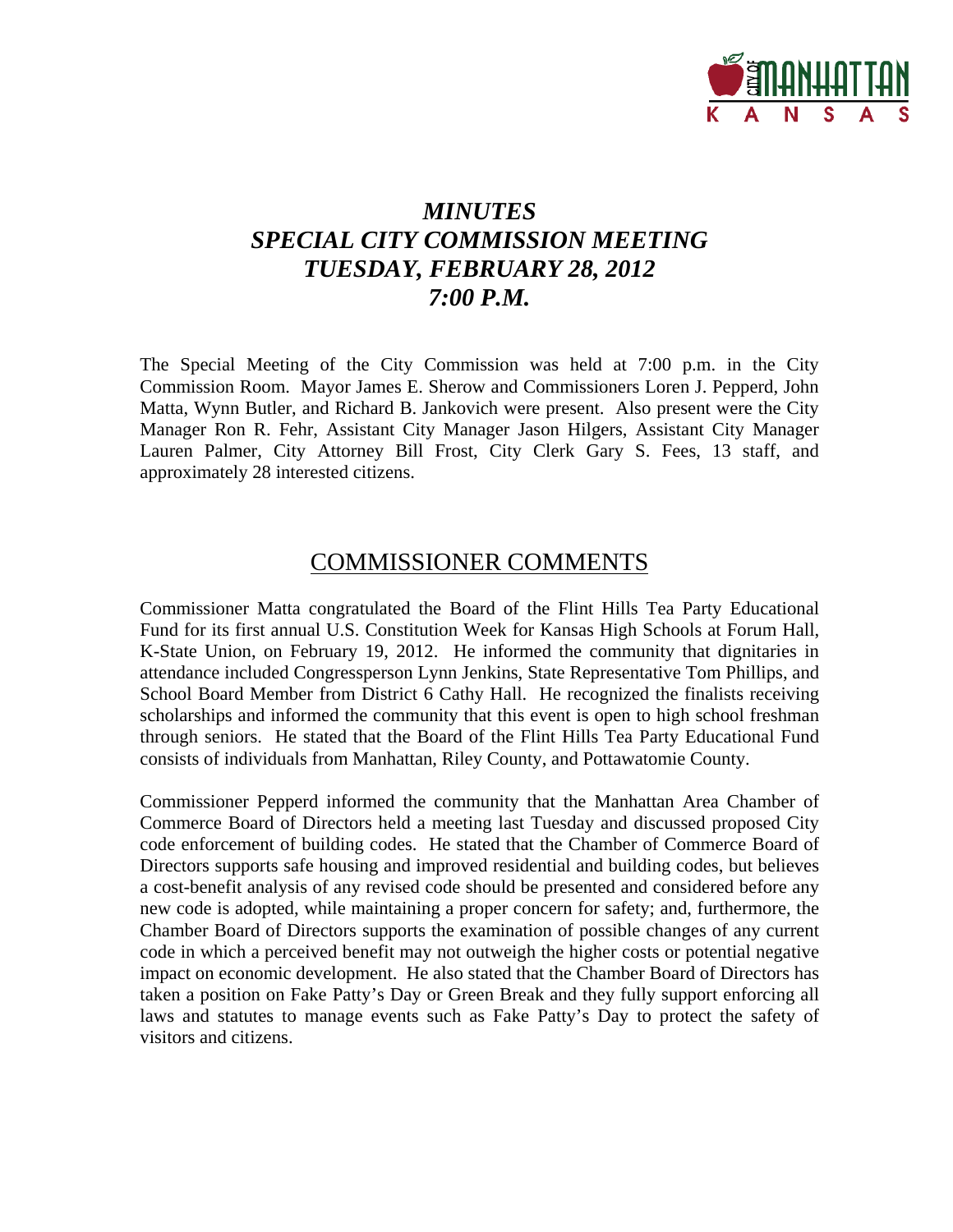## COMMISSIONER COMMENTS *(CONTINUED)*

Commissioner Jankovich congratulated the Manhattan Area Chamber of Commerce for its successful Annual Meeting and Dinner held on Friday, February 24, 2012. He also thanked the Military Relations Committee and the Manhattan Area Chamber of Commerce for a well attended Little Apple Brigade Ball held on Saturday, February 25, 2012.

## CONSENT AGENDA

(\* denotes those items discussed)

#### **MINUTES**

The Commission approved the minutes of the Regular City Commission Meeting held Tuesday, February 7, 2012.

#### **CLAIMS REGISTER NOS. 2692 and 2693**

The Commission approved Claims Register Nos. 2692 and 2693 authorizing and approving the payment of claims from February 1, 2012, to February 21, 2012, in the amounts of \$1,827,991.29 and \$4,894,601.20, respectively.

#### **LICENSE**

The Commission approved an annual Cereal Malt Beverage On-Premises License for JP's Sports Grill, Building 5-Jardine Terrace.

#### **\* FINAL PLAT – ALPHA TAU OMEGA ADDITION**

The Commission accepted the easements and rights-of-way, as shown on the Final Plat of Alpha Tau Omega Addition, generally located on the northeast corner of the intersection of North Manhattan Avenue and McCain Lane, based on conformance with the Manhattan Urban Area Subdivision Regulations.

#### **ORDINANCE NO. 6938 – LEVY – SPECIAL ASSESSMENTS (GOB 2012-A)**

The Commission approved Ordinance No. 6938 levying special assessments against the benefiting properties in the following six (6) public improvement districts: *Grande Bluffs at Mill Pointe, Unit One – Sanitary Sewer (SS1008), Street (ST1008), and Water (WA1007); and Lee Mill Heights Addition, Unit Four, Phase Two – Sanitary Sewer (SS1009), Street (ST1012), and Water (WA1008).*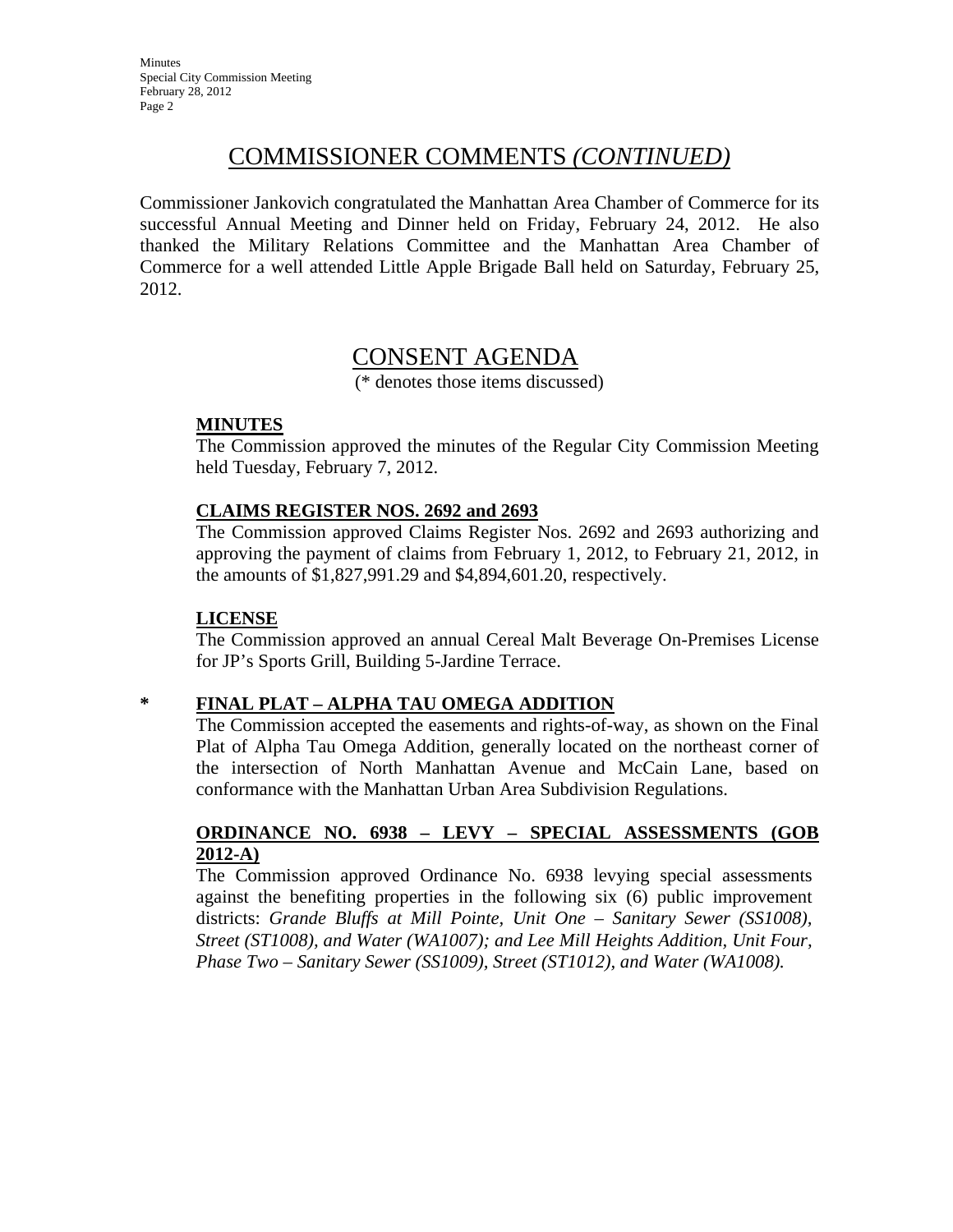#### **\* ORDINANCE NO. 6939 – AMEND – INTERNATIONAL FIRE CODE – OVERCROWDING ENFORCEMENT**

Rob Goode, Owner, So Long Saloon and Taco Lucha, asked the Commission if they will also be enforcing overcrowding in other areas of the community, such as at concert halls, motion picture studios, art galleries, bowling alleys, places of religious worship, funeral parlors, museums, airports, arenas, stadiums, etc. He stated that the ordinance needs to be clear that this is for the entire city and not just with an emphasis on enforcement in Aggieville.

The Commission approved Ordinance No. 6939 regarding enhanced enforcement of overcrowding violations, with the changes as recommended by City Administration.

#### **FIRST READING – BUS LOADING ZONE – FLINT HILLS DISCOVERY CENTER**

The Commission approved first reading of an ordinance designating a "Bus Loading Zone" on the north side of the 200 block of Colorado Street beginning 90 feet east of the centerline of South  $3<sup>rd</sup>$  Street, thence east 95 feet.

#### **\* FIRST READING – ALCOHOL PERMITTED – BLUE EARTH PLAZA**

Lauren Palmer, Assistant City Manager, provided additional information on the item and responded to questions from the Commission.

The Commission approved first reading of an ordinance amending Sections 4-2 and 31-156 of the Code of Ordinances to designate the Blue Earth Plaza as a special purpose venue where alcohol can be permitted under specific rules and regulations.

#### **RESOLUTION NO. 022812-A – FLINT HILLS DISCOVERY CENTER MEMBERSHIP PROGRAM**

The Commission approved Resolution No. 022812-A creating the Flint Hills Discovery Center membership program and establishing the fees, benefits, and special promotions.

#### **RESOLUTION NO. 022812-B – AMEND – LONG-TERM OBLIGATION DEBT POLICY**

The Commission approved Resolution No. 022812-B amending the Long-Term Obligation Policy for the City of Manhattan to comply with new Internal Revenue Service (IRS) guidelines for issuing tax exempt bonds.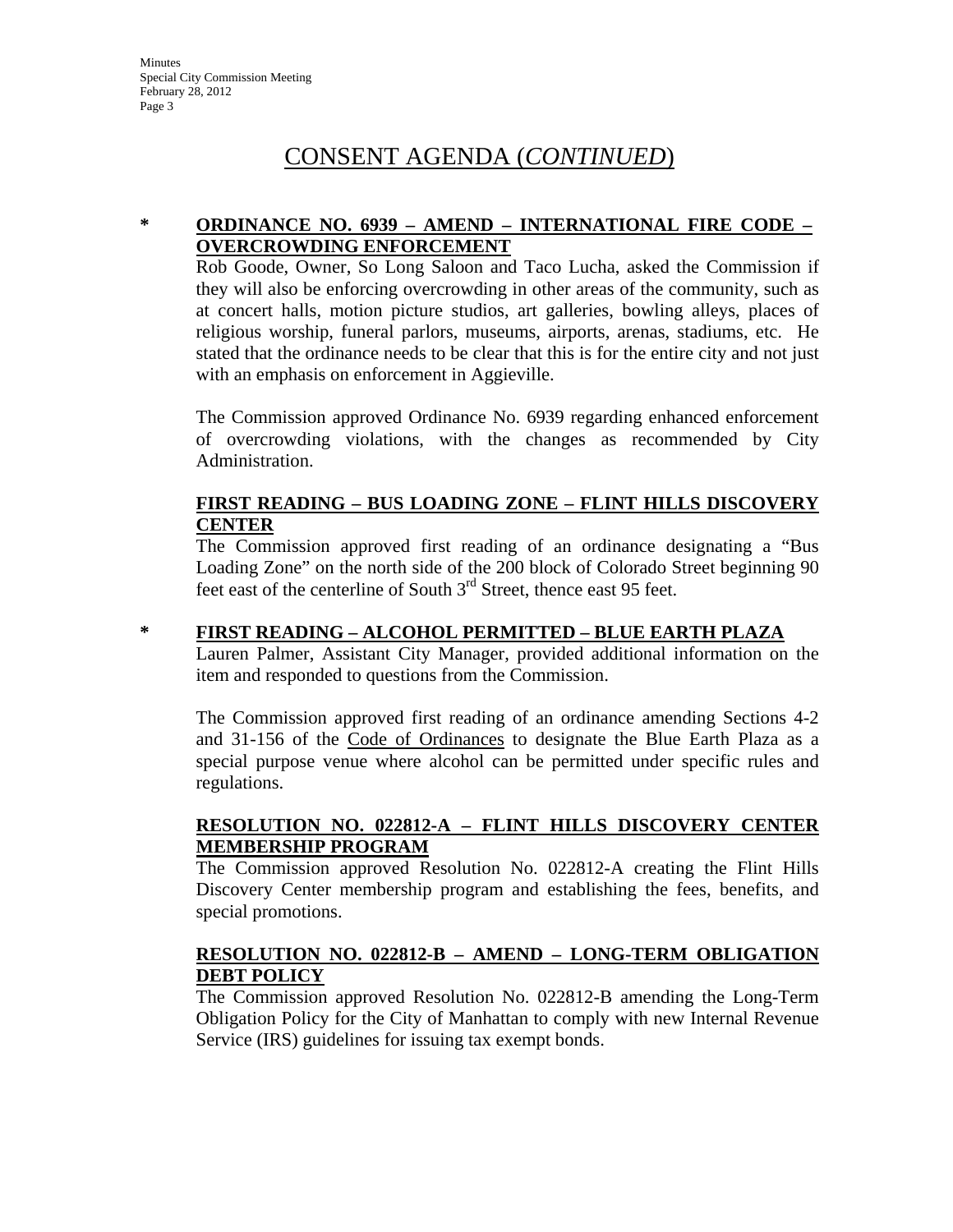#### **\* NEGOTIATE CONTRACT – 2012 WATER SYSTEM IMPROVEMENTS (WA1202)**

The Commission accepted the recommendation of the Selection Committee and authorized City Administration to negotiate a contract with BG Consultants, of Manhattan, Kansas, for the 2012 Water System Improvements Project (WA1202).

#### **AGREEMENT FOR PROFESSIONAL SERVICES – AIRPORT CONSULTANT (2012-2017)**

The Commission authorized the Mayor and City Clerk to execute a five-year (2012-2017) Agreement for Professional Services with Mead & Hunt, Inc., of Madison, Wisconsin, as Airport Consultant for future projects at the Manhattan Regional Airport.

#### **AGREEMENT – ANDERSON AVENUE SIGNAL COORDINATION PROJECT (SUNSET AVENUE TO 11TH STREET) (ST1201)**

The Commission authorized City Administration to finalize and the Mayor and City Clerk to execute the state-aid Intelligent Traffic System (ITS) Set-A-Side Project Agreement with Kansas Department of Transportation (KDOT) for the Anderson Avenue Signal Coordination Project from Sunset Avenue to 11<sup>th</sup> Street (ST1201).

#### **\* AGREEMENT – LAND ACQUISITION – US 24 SIDEWALK/TRAIL (ST0912)**

Ron Fehr, City Manager, responded to questions from the Commission regarding purchase price of the property and reasons to go into Executive Session.

Bill Frost, City Attorney, provided clarification on the purpose and process for the Commission to go into Executive Session. He then responded to questions from the Commission.

The Commission approved and authorized the Mayor and City Clerk to execute an agreement for acquisition of real estate from Purple Wave Holdings, LLC, for the US 24 Sidewalk/Trail (ST0912).

#### **CONTRACT AMENDMENT NO. 8 – US 24 SIDEWALK/TRAIL (ST0912)**

The Commission authorized the Mayor and City Clerk to execute Contract Amendment No. 8 in the amount of \$13,610.00 with Alfred Benesch and Company, of Manhattan, Kansas, for the design of the sidewalk/trail along Levee Drive to the Linear Park Trail.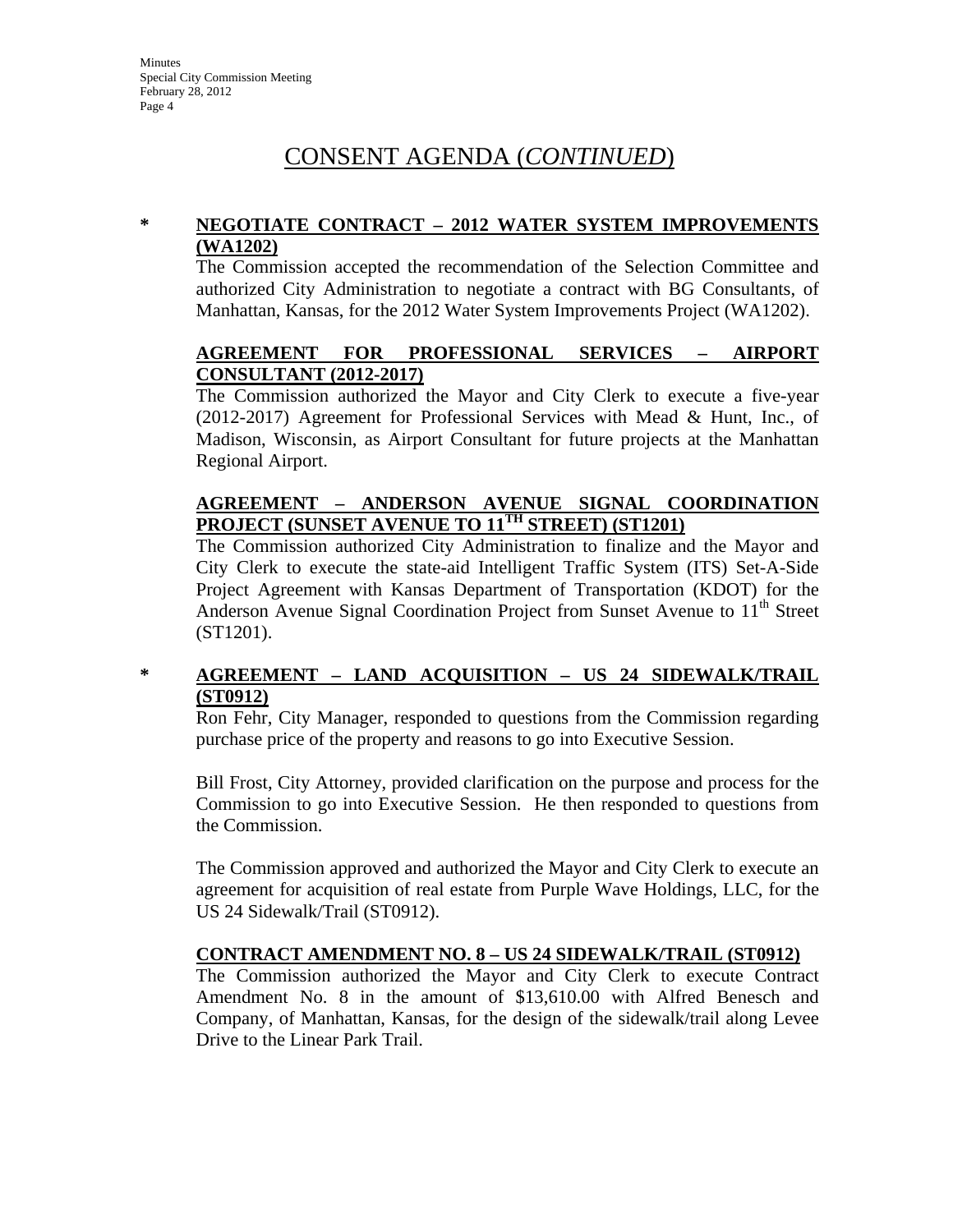#### **PURCHASE – 2012 HALF-TON PICKUP TRUCK (UNIT #38) – STREET DEPARTMENT (CIP #ST013E)**

The Commission authorized the purchase of a 2012 half-ton pickup truck for the Street Department (Unit #38) in the amount of \$15,494.50, to be paid from the General Fund.

#### **PURCHASE – 2012 HALF-TON PICKUP TRUCK (UNIT #223) – PARKS AND RECREATION DEPARTMENT**

The Commission authorized the purchase of a 2012 half-ton pickup truck for the Parks and Recreation Department (Unit #223) in the amount of \$15,494.50, to be paid by the Special Parks and Recreation Fund.

#### **PURCHASE – 2012 HALF-TON PICKUP TRUCKS (UNIT #'s 78, 79, 80) – PARKS AND RECREATION DEPARTMENT (CIP # CP026E, CP013E, CP008E)**

The Commission authorized the purchase of three 2012 half-ton pickup trucks for the Parks and Recreation Department (Unit #'s 78, 79, and 80) in the amount of \$15,987.50 each, to be paid from the Special Parks and Recreation Fund.

### **PURCHASE – 2012 THREE QUARTER-TON PICKUP TRUCK (UNIT #90) – WASTEWATER TREATMENT PLANT (CIP #WW025E)**

The Commission authorized the purchase of a 2012 three quarter-ton pickup truck for the Wastewater Treatment Plant (Unit #90) in the amount of \$18,150.00, to be paid from the Wastewater Fund.

#### **PURCHASE – 2012 FOUR-WHEEL-DRIVE EXTENDED CAB HALF-TON PICKUP TRUCK (UNIT #125) – FIRE DEPARTMENT (CIP #FR019E)**

The Commission authorized the purchase of a 2012 four-wheel-drive extended cab half-ton pickup truck for the Fire Department (Unit #125) in the amount of \$21,817.50, to be paid from the Fire Equipment Reserve Fund.

#### **\* PURCHASE – SEVEN PASSENGER MINIVAN (UNIT #61) – PARKS AND RECREATION DEPARTMENT (CIP #RC004E)**

Ron Fehr, City Manager, and Dale Houdeshell, Director of Public Works, responded to questions from the Commission regarding the cost difference of the seven passenger minivan and warranty.

The Commission authorized the purchase of a seven passenger minivan for the Parks and Recreation Department from Schram Chrysler Dodge, of Manhattan, Kansas, in the amount of \$20,448.00, to be paid from the Special Parks and Recreation Fund.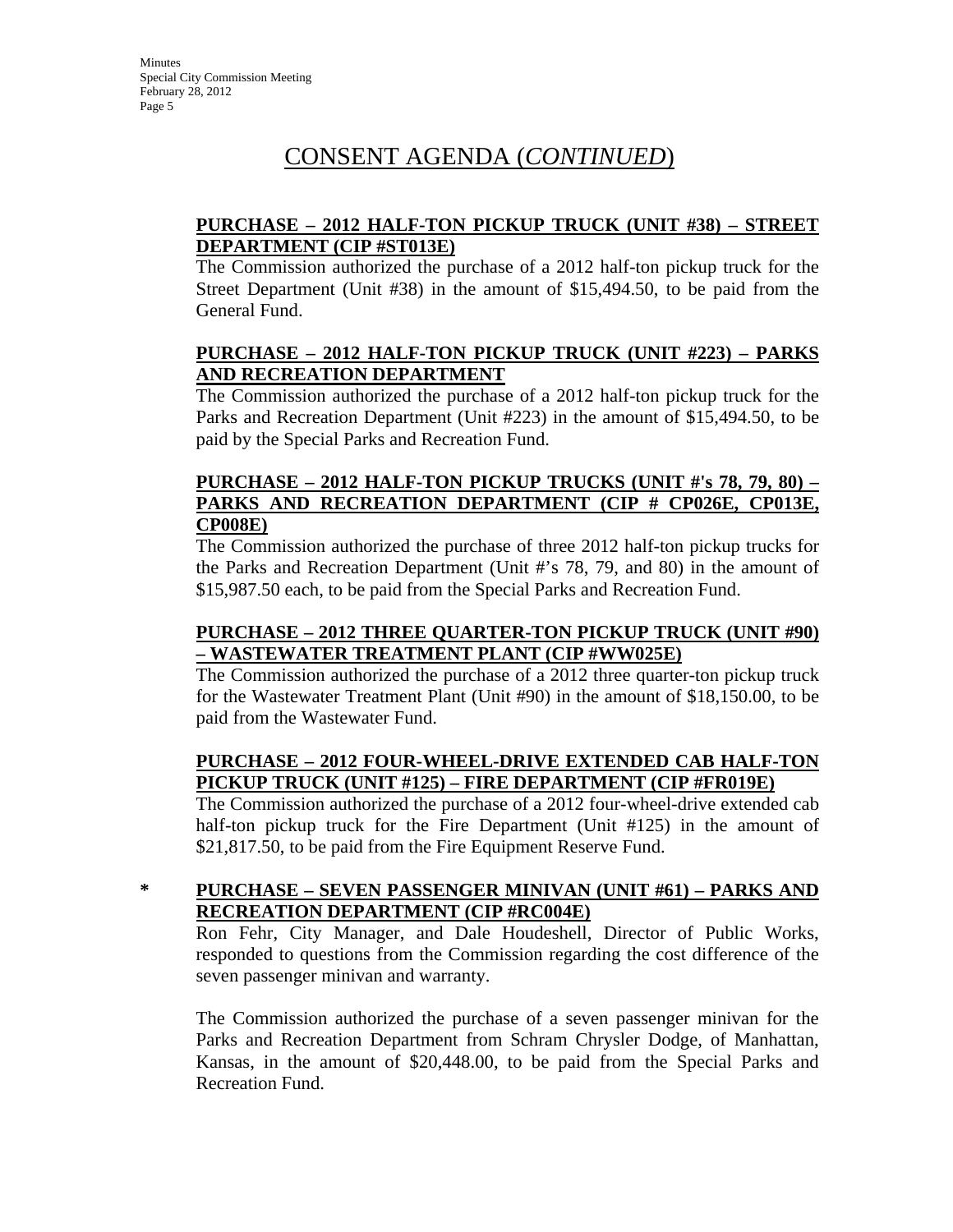#### **PURCHASE – ONE-TON TRUCK WITH BED (UNIT #55) – SEWER DIVISION (CIP #WW001E)**

The Commission authorized the purchase of a one-ton truck w/bed, to replace Unit #55 for the Sewer Division, in the amount of \$33,357.00 from Shawnee Mission Ford, of Shawnee, Kansas, to be paid from the Wastewater Fund.

#### **\* FINAL DESIGN APPROVAL – CANDLEWOOD INN & SUITES/PARKING LOT**

Jason Hilgers, Assistant City Manager, provided additional information on the item. He then responded to questions from the Commission regarding financial information and project timeline.

The Commission approved the final design of the Candlewood Inn & Suites and the adjacent public parking lot.

#### **BOARD APPOINTMENTS**

The Commission approved appointments by Mayor Sherow to various boards and committees of the City.

#### *City/University Special Projects Fund Committee*

Re-appointment of Jonathan Mahorney, 2335 Grandview Terrace, to a twoyear Citizen term. Mr. Mahorney's term begins immediately, and will expire June 30, 2013.

Appointment of Dolly Gudder, 531 Ratone Lane, to a two-year Citizen term. Ms. Gudder's term begins immediately, and will expire June 30, 2013.

Appointment of Betsy Cauble, 3435 Treesmill Drive, to a one-year Faculty term. Ms. Cauble's term begins immediately, and will expire June 30, 2012.

Appointment of Grant Hill, 500 Sunset Avenue, to a one-year Student term. Mr. Hill's term begins immediately, and will expire June 30, 2012.

Appointment of Justin Scott, 1425 University Drive, to a one-year Student term. Mr. Scott's term begins immediately, and will expire June 30, 2012.

#### *Douglass Center Advisory Board*

Appointment of Stan Hoerman, 2021 Blue Hills Road, to a three-year At-Large term. Mr. Hoerman's term begins immediately, and will expire October 2, 2014.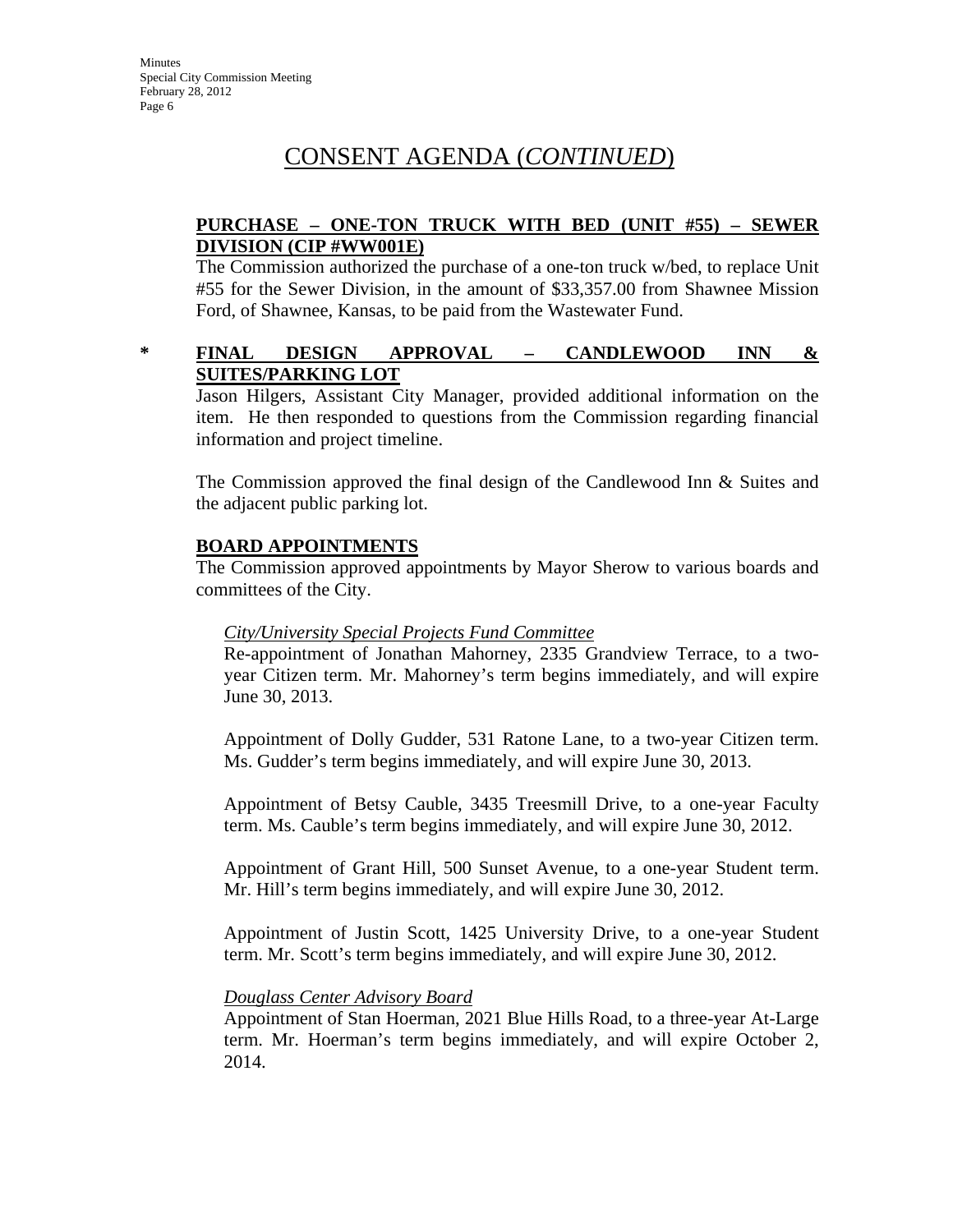#### **BOARD APPOINTMENTS** *(CONTINUED)*

*Flint Hills Discovery Center Advisory Board*

Appointment of John Hund, 32260 Little Fork Road, Paxico, to a three-year term. Mr. Hund's term begins immediately, and will expire January 31, 2015.

*Municipal Audit Committee*

Re-appointment of Eric Higgins, 3316 Woods Drive, to a three-year Citizen-At-Large term. Mr. Higgin's term will begin April 1, 2012, and will expire March 31, 2015.

After discussion, Commissioner Jankovich moved to approve the consent agenda, as read, with Commissioner Jankovich abstaining from Items D, FINAL PLAT – ALPHA TAU OMEGA ADDITION, and K, NEGOTIATE CONTRACT – 2012 WATER SYSTEM IMPROVEMENTS (WA1202); and, amending Item Q, PURCHASE – SEVEN PASSENGER MINIVAN (UNIT #61) – PARKS AND RECREATION DEPARTMENT (CIP #RC004E), to change the authorization to purchase a seven passenger minivan from Overland Park Jeep Dodge Chrysler to Schram Chrysler Dodge, of Manhattan, Kansas, in the amount of \$20,448.00. Commissioner Butler seconded the motion. On a roll call vote, motion carried 5-0, with the exception of Item F, ORDINANCE NO. 6939 – AMEND – INTERNATIONAL FIRE CODE – OVERCROWDING ENFORCEMENT, which carried 3-2 with Commissioners Pepperd and Matta voting against the motion; and, with the exception of Item D, FINAL PLAT – ALPHA TAU OMEGA ADDITION, and Item K, NEGOTIATE CONTRACT – 2012 WATER SYSTEM IMPROVEMENTS (WA1202), which carried 4-0-1 with Commissioner Jankovich abstaining on the items.

## GENERAL AGENDA

#### **FIRST READING – AMEND - REGULATIONS REGARDING VEHICLES FOR HIRE**

Lauren Palmer, Assistant City Manager, presented background information on the request for sedan service, highlighted challenges with the current ordinance, and provided recommendations and updates for the Commission's consideration. She then responded to questions from the Commission.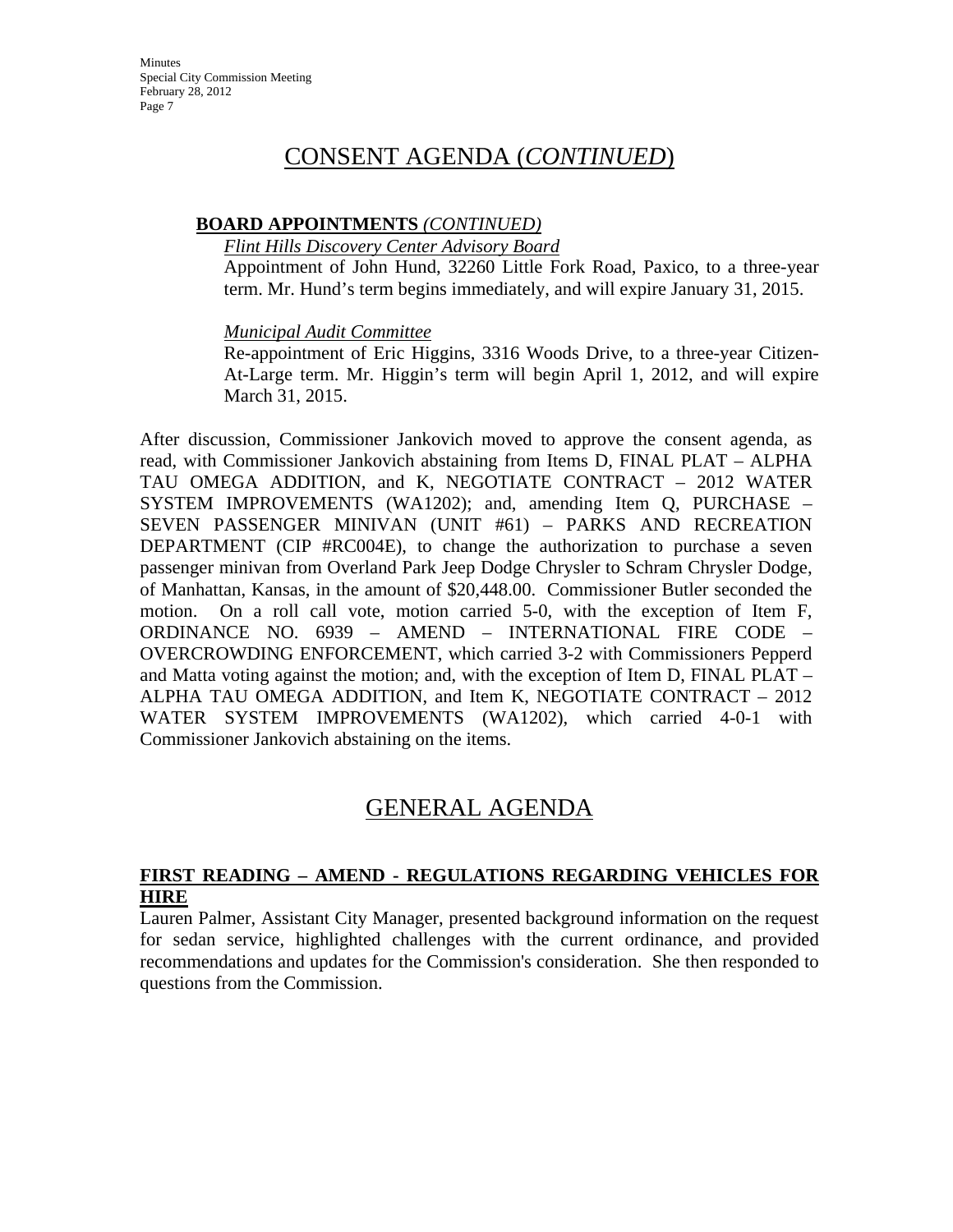# GENERAL AGENDA (*CONTINUED*)

#### **FIRST READING – AMEND - REGULATIONS REGARDING VEHICLES FOR HIRE** *(CONTINUED)*

Sean McCann, 229 South Oak Place, thanked City staff and the City Commission for the opportunity to provide this type of transportation service. He stated that the community and the Manhattan Regional Airport have experienced significant growth and luxury sedan service is needed to provide a transportation solution to meet the growth and demands of the community. He then responded to questions from the Commission.

Lauren Palmer, Assistant City Manager, provided clarification on the proposed license fees and insurance requirements. She then responded to questions from the Commission.

After discussion and comments from the Commission, Commissioner Jankovich moved to approve first reading of an ordinance amending Chapters 34 and 19 of the Code of Ordinances relating to vehicles for hire. Commissioner Pepperd seconded the motion. On a roll call vote, motion carried 5-0.

#### **FIRST READING - LOAN AGREEMENT - NEW WATER METER REPLACEMENT PROGRAM (WA1202)**

Rob Pugh, Assistant Director of Public Works – Utilities, presented background information on water meters, the water meter replacement program, a financial analysis and program scenarios, and a summary on the loan agreement with the Kansas Department of Health and Environment (KDHE). He informed the Commission that automated readers are more accurate, which would result in more revenue and savings due to a reduction in gas and maintenance for vehicles.

Bernie Hayen, Director of Finance, responded to questions from the Commission about the frequency in reading manual water meters and the duties of the meter readers.

Dale Houdeshell, Director of Public Works, provided additional information on the water meter readers and water meter replacement.

Bernie Hayen, Director of Finance, informed the Commission about the current water meter replacement process and responded to questions from the Commission.

Ron Fehr, City Manager, and Rob Pugh, Assistant Director of Public Works – Utilities, provided additional information on the installation costs of water meters and previous analysis provided by Trane.

Dale Houdeshell, Director of Public Works, responded to additional questions from the Commission regarding the reuse of old meters, the proposed bid process, and informed the Commission that the City currently only charges what it costs for tap fees.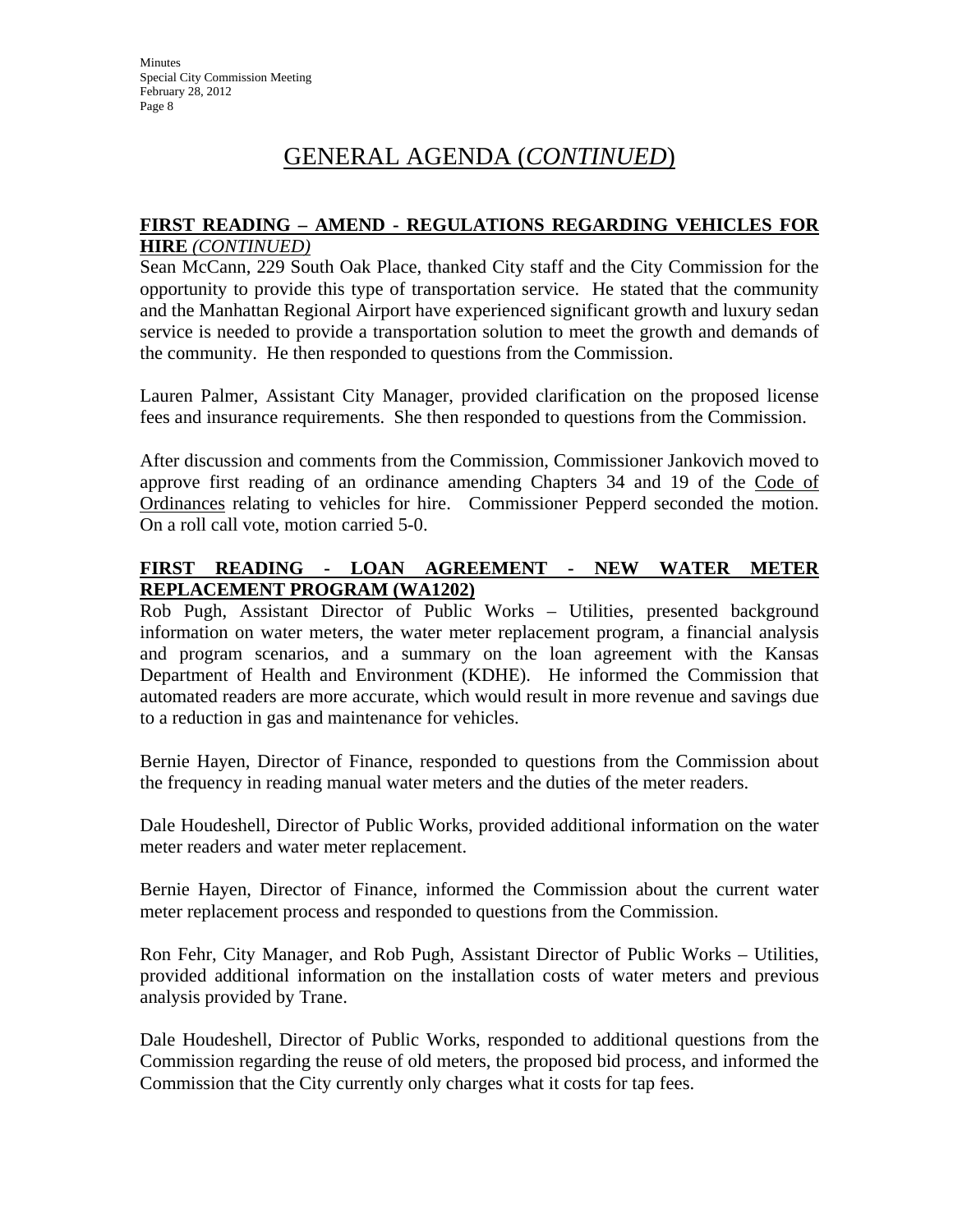# GENERAL AGENDA (*CONTINUED*)

#### **FIRST READING - LOAN AGREEMENT - NEW WATER METER REPLACEMENT PROGRAM (WA1202)** *(CONTINUED)*

Rob Pugh, Assistant Director of Public Works – Utilities, stated that the water tap fee is \$1,115.00 for full installation and said that the City is currently installing approximately 500 meters a year, with about half of those being replacement meters.

Dale Houdeshell, Director of Public Works, and Rob Pugh, Assistant Director of Public Works – Utilities, provided additional information regarding the accuracy of the water meters and the antenna system for the water meters, and informed the Commission that there are four data collection centers. They then responded to additional questions from the Commission regarding meter efficiency, analysis provided by Trane, the timeline of the loan agreement with KDHE, and the analysis and reporting for unaccounted water.

Bernie Hayen, Director of Finance, responded to questions from the Commission about providing additional analysis on the item.

After additional discussion and comments from the Commission, the consensus of the Commission was to table the item, direct City staff to provide a more detailed cost-benefit analysis of the proposed meter replacement program and the KDHE loan program, provide additional analysis on the City's current water meter replacement practice, and bring the item back to a future Commission meeting.

Ron Fehr, City Manager, provided additional information on the item and the analysis conducted by Trane. He stated that staff will review the information, relook at the costbenefit analysis, and bring the updated information back to the Commission.

After additional discussion and comments from the Commission, Commissioner Jankovich moved to table the KDHE Loan Agreement and Ordinance. Commissioner Pepperd seconded the motion. On a roll call vote, motion carried 5-0.

## DISCUSSION ITEM

### **UPDATE - TECUMSEH-QUIVERA STORMWATER SYSTEM, PHASE I, IMPROVEMENTS**

Shane Swope, Stormwater Engineer, introduced the item.

Nathan Bergman, Bartlett and West, presented an overview of the Tecumseh-Quivera Stormwater System, Phase I, project improvements.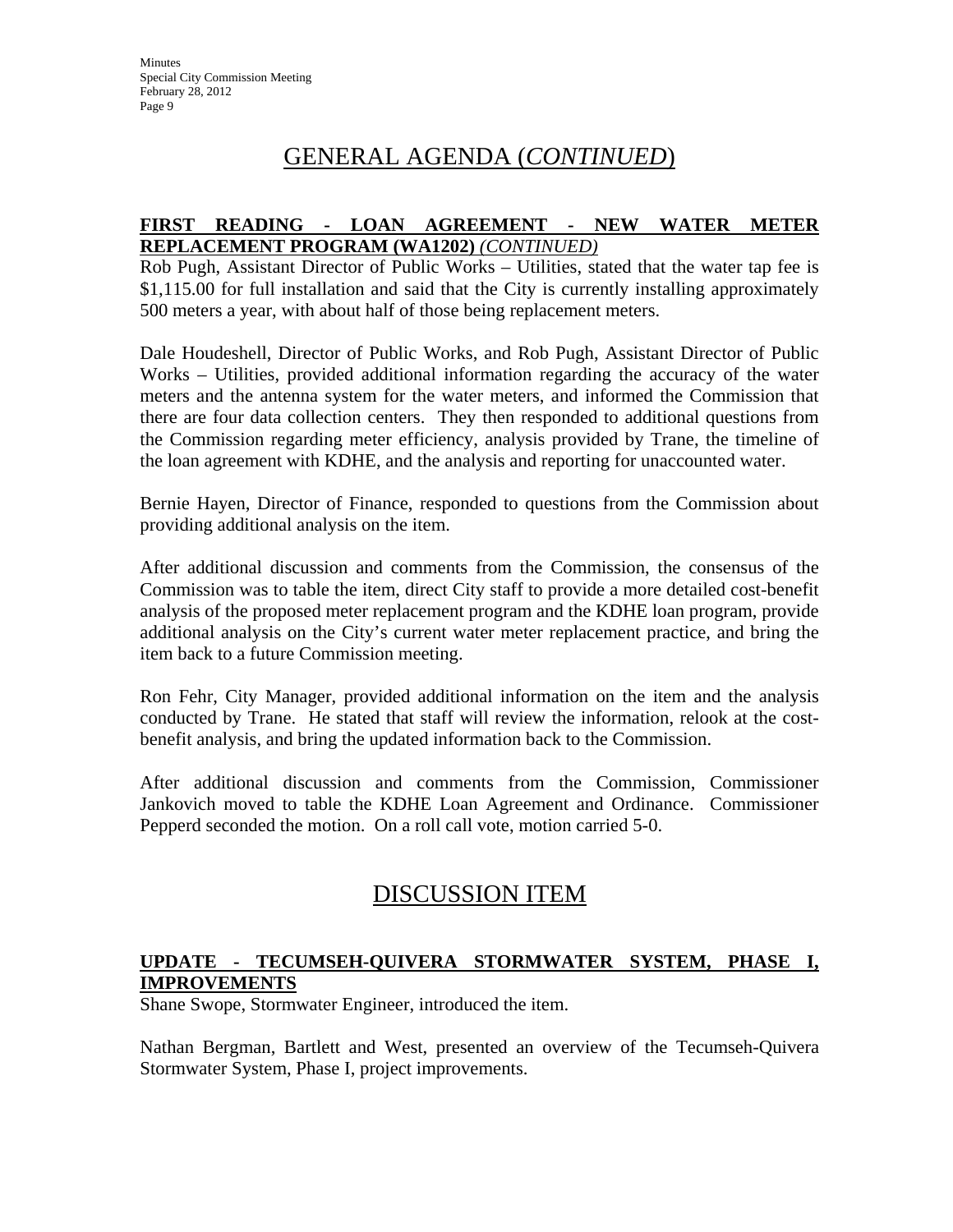# DISCUSSION ITEM *(CONTINUED)*

#### **UPDATE - TECUMSEH-QUIVERA STORMWATER SYSTEM, PHASE I, IMPROVEMENTS** *(CONTINUED)*

Shane Swope, Stormwater Engineer, presented information on the plans to move the sidewalk to Hillcrest Drive, install the storm sewer outside of the pavement along Hartford Road, and develop landscaping along Hartford Road and Chase Manhattan Apartments detention pond to mitigate construction impacts.

Jeff Hancock, Sloan Meier Hancock, provided additional information on the storm sewer plans and on the housing development along Claflin Road.

Nathan Bergman, Bartlett and West, and Shane Swope, Stormwater Engineer, provided additional information on the Hartford Road landscape plan and sequence plans for award and construction. They then responded to questions from the Commission regarding the Riley County Health Department detention pond.

Wanda McVey, 1419 Hartford Road, voiced concern with the planned destruction of trees along Hartford Road and with the proposed storm sewer plans. She informed the Commission that the zoning in the neighborhood and land use plans have changed. She stated that she was opposed to cutting the trees and proposed placement of the storm sewer.

Randy Stallbaumer, property owner in the 1900 Block of College Heights Road and Tecumseh Road, provided the Commission with photos of his property on College Heights Road and flooding issues experienced. He asked what the costs would be for a second detention pond constructed on the Riley County Health Department site.

Nathan Bergman, Bartlett and West, and Dale Houdeshell, Director of Public Works, provided additional information for a second pond and potential costs for Phase 2.

Ron Fehr, City Manager, provided additional background information on the item.

Brian Johnson, Principal Civil Engineer, and Shane Swope, Stormwater Engineer, responded to questions from the Commission and provided additional information on the proposed storm sewer, current condition of Hartford Road and future traffic impacts, and associated project costs.

Ron Fehr, City Manager, provided additional information on the item and informed the Commission that techniques would be employed to protect as many trees as possible.